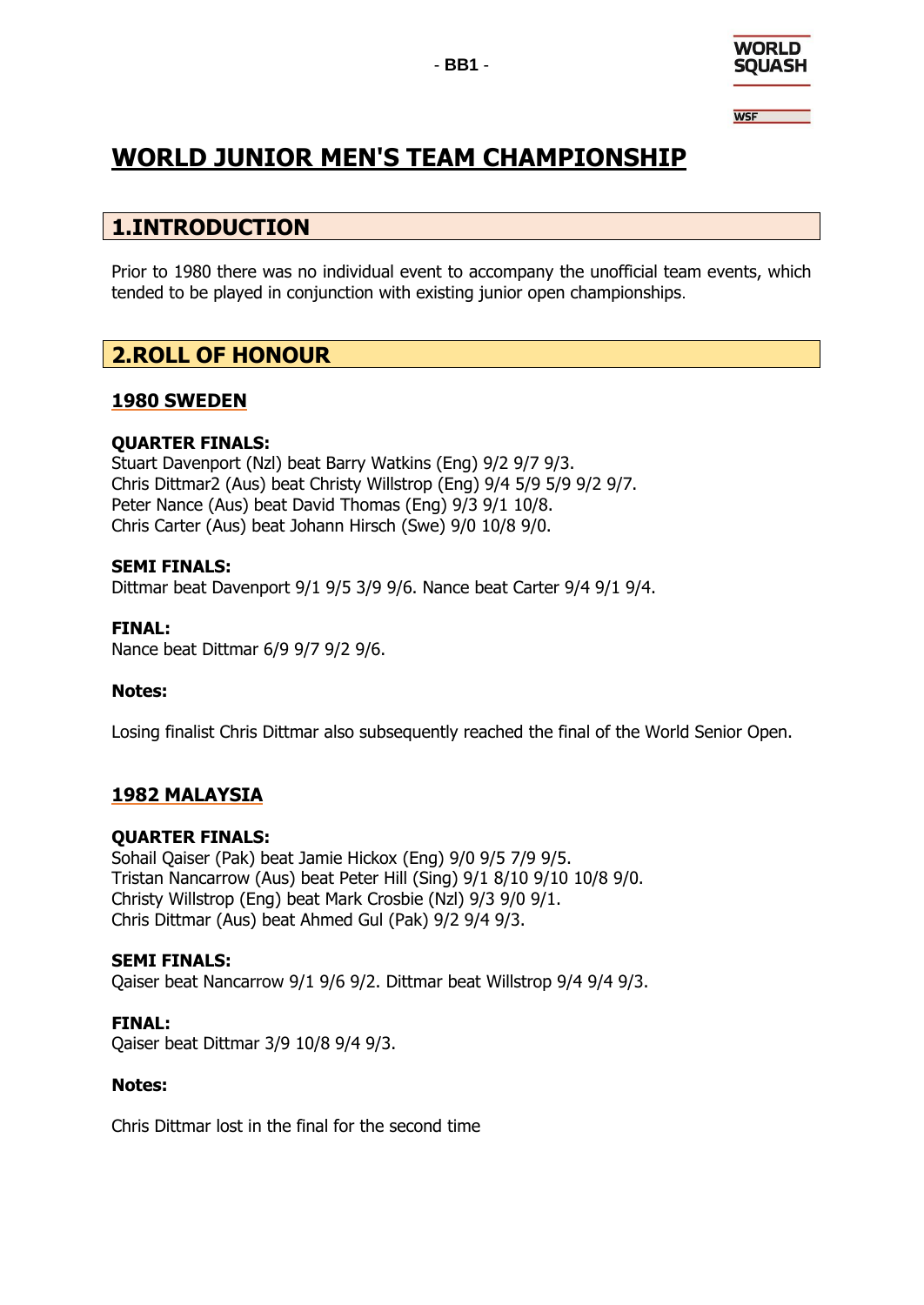## **1984 CANADA**

#### **QUARTER FINALS:**

David Lloyd (Eng) beat Rodney Eyles (Aus) 9/4 9/1 6/9 4/9 9/6. Jansher Khan (Pak) beat Austin Adarraga (Aus) 9/3 9/0 9/4. Rodney Martin (Aus) beat Steve O'Connor (Aus) 8/10 10/9 9/1 9/4. Chris Robertson (Aus) beat Stephen Jones (Aus) 8/10 9/3 9/4 9/4.

#### **SEMI FINALS:**

Lloyd beat Jansher 3/9 7/9 9/3 9/6 9/6. Robertson beat Martin 5/9 9/3 9/4 9/6.

#### **FINAL:**

Robertson beat Lloyd 9/0 9/5 9/0.

#### **1986 AUSTRALIA**

#### **QUARTER FINALS:**

Jansher Khan (Pak) beat Robert Graham (Eng) 9/1 10/8 9/5. Anthony Hill (Aus) beat Rick Curtis (Aus) 3/9 9/7 6/9 9/3 9/4. Adam Schreiber (Aus) beat Del Harris (Eng) 9/6 9/4 9/2. Rodney Eyles (Aus) beat Damian Walker (Eng) 10/8 9/3 9/0.

#### **SEMI FINALS:**

Jansher beat Hill 9/4 9/3 9/3. Eyles beat Schreiber 9/4 9/7 9/2

#### **FINAL:**

Jansher beat Eyles 9/3 9/0 9/2

## **1988 SCOTLAND**

#### **QUARTER FINALS:**

Del Harris (Eng) beat Steve Lankester (Eng) 9/1 9/3 9/0. Shaun Moxham (Aus) beat Samiullah Khan (Pak) 9/3 9/4 9/7. Steve Meads (Eng) beat Mark Carlyon (Aus) 9/3 9/5 10/8. Anthony Hill (Aus) beat Simon Parke (Eng) 9/7 9/2 9/0

#### **SEMI FINALS:**

Harris beat Moxham 9/0 9/0 9/3. Hill beat Meads 9/3 9/4 9/0.

#### **FINAL:**

Harris beat Hill 9/6 5/9 7/9 9/7 9/2

#### **Notes:**

Jansher Khan (Pak) played in the team championship, but not the individual. He was World Open Champion at the time.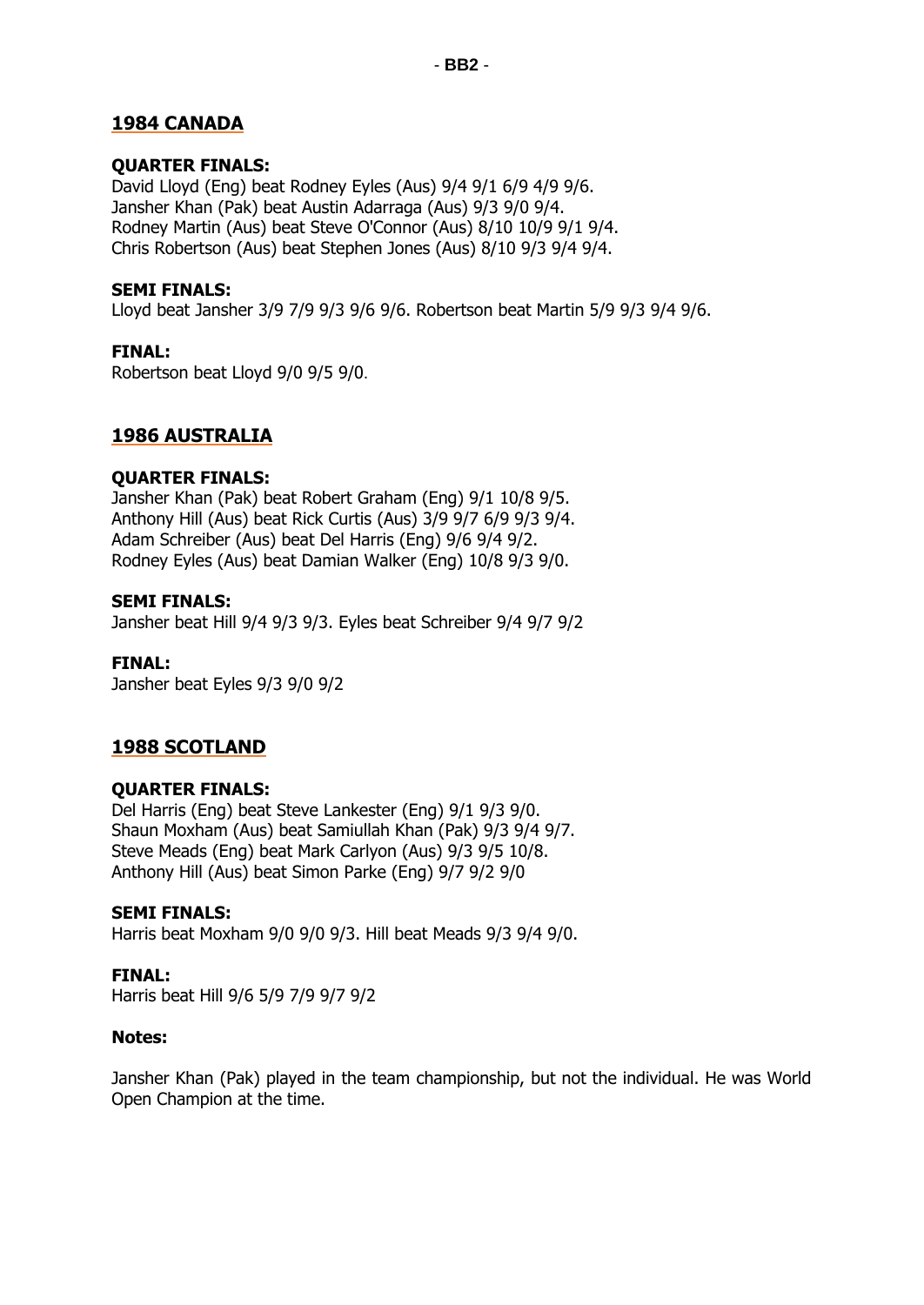## **1990 GERMANY**

#### **QUARTER FINALS:**

David Campion (Eng) beat Zubair Jahan Khan (Pak) 9/0 1/9 9/4 9/1. Mark Allen (Eng) beat Grant Hixon (Aus) 9/7 9/1 9/3. Aidan Harrison (Eng) beat Nathan Gallagher (Aus) 9/3 9/3 3/9 10/9. Simon Parke (Eng) beat Abdul Rasheed (Pak) 9/2 7/9 9/1 9/0.

**SEMI FINALS:** Parke beat Harrison 9/0 9/4 9/2. Campion beat Allen 9/6 9/7 9/0.

**FINAL:** Parke beat Campion 9/7 9/4 9/1.

#### **Notes:**

The first time one nation (England) took all four semi final places.

## **1992 HONG KONG**

#### **QUARTER FINALS:**

Juha Raumolin (Fin) beat Mohammed Sadiq (Pak) 5/9 9/7 9/3 9/5. Chris Clare (Eng) beat Edgar Schneider (Ger) 9/0 9/5 9/0. Nick Cass (Eng) beat Stefan Casteleyn (Bel) 9/6 8/10 9/5 9/6. Jonathan Power (Can) beat Justin Rennie (Eng) 9/7 9/3 9/4.

#### **SEMI FINALS:**

J Raumolin beat C Clare 5/9 9/4 9/5 9/4. J Power beat N Cass 7/9 9/4 9/6 9/3.

#### **FINAL:**

J Raumolin beat J Power 5/9 9/3 9/7 9/2.

## **1994 NEW ZEALAND**

#### **QUARTER FINALS:**

Ahmed Barada (Egy) beat Chris Tomlinson (Eng) 10/8 9/7 9/4, Thierry Lincou (Fra) beat Michael Fiteni (Aus) 4/9 8/10 9/7 9/4 5/9, Omar El Borollossy (Egy) beat Jackie Lee (HKG) 9/0, 9/0, 5/9 Iain Higgins (Eng) beat Ahmed Fayzi (Egy) 9/6 4/9 10/8 9/5.

#### **SEMI FINALS:**

Barada beat Lincou 9/2 9/0 9/2, El Borollossy beat Higgins 9/7 9/2 9/5.

**FINAL:** Barada beat El Borollossy 9/0 7/9 3/9 9/3 9/2.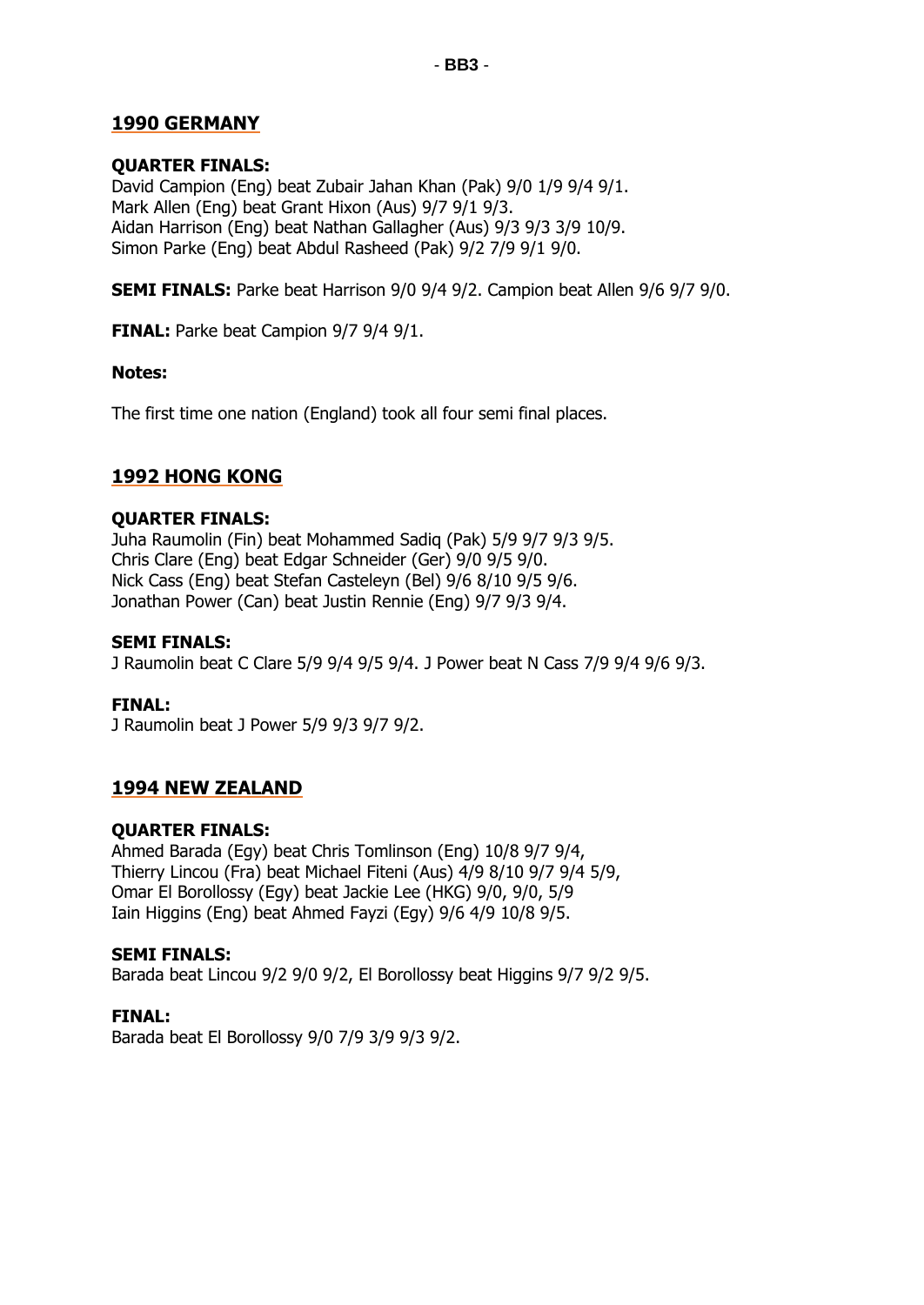## **1996 EGYPT**

#### **QUARTER FINALS:**

Ahmed Faizy (Egy) beat John Russell (Eng) 4/9 9/4 9/7 7/9 9/7. Ong Beng Hee (Mal) beat Shahier Razik (Can) 9/1 5/9 10/8 9/6. Stewart Boswell (Aus) beat Amr Shabana (Egy) 9/4 9/5 9/3. Karim El Mistikawi (Egy) beat Lee Beachill (Eng) 1/9 6/9 9/6 9/6 9/5

#### **SEMI FINALS:**

Ahmed Faizy beat Ong Beng Hee 8/10 9/1 9/0 9/2. Stewart Boswell beat Karim El-Mistikawi 9/1, 4/9 9/4 9/4

#### **FINAL:**

Faizy beat Boswell 9/6 3/9 9/7 9/6.

## **1998 USA**

#### **QUARTER FINALS:**

Ong Beng Hee (Mal) beat Mohamed Abbas (Egy) 2/9 9/5 9/0 9/0, Muhammad Hussain (Pak) beat Adrian Grant (Eng) 9/4 1/9 9/3 9/3, Nicholas Matthew (Eng) beat Lee Jemmett (Eng) 9/4 9/4 7/9 9/5, Wael Hatem El-Hendy (Egy) beat Mansoor Zaman (Pak) 9/2 9/6 9/1

#### **SEMI FINALS:**

Ong Beng Hee beat Muhammad Hussain 9/4 6/9 10/9 9/2, Wael Hatem El-Hendy beat Nicholas Matthew 5/9 2/9 9/4 9/1 10/8

#### **FINAL:**

Ong Beng Hee beat El-Hendy 7/9 9/5 9/0 9/5

## **2000 ITALY**

#### **QUARTER FINALS:**

Karim Darwish (Egy) beat Philip Barker (Eng) 9/0 9/1 9/2, Shahid Zaman (Pak) beat Alberto Manso (Esp) 9/7 9/3 9/2, James Willstrop (Eng) beat Shawn Delierre (Can) 9/7 9/3 9/1, Gregory Gaultier (Fra) beat Azlan Iskander (Mal) 9/4 10/9 9/2

#### **SEMI FINALS:**

Karim Darwish beat Shahid Zaman 9/6 9/4 9/3, Gregory Gaultier beat James Willstrop 10/9 9/4 10/8

#### **FINAL:**

Darwish beat Gaultier 9/1 9/3 9/7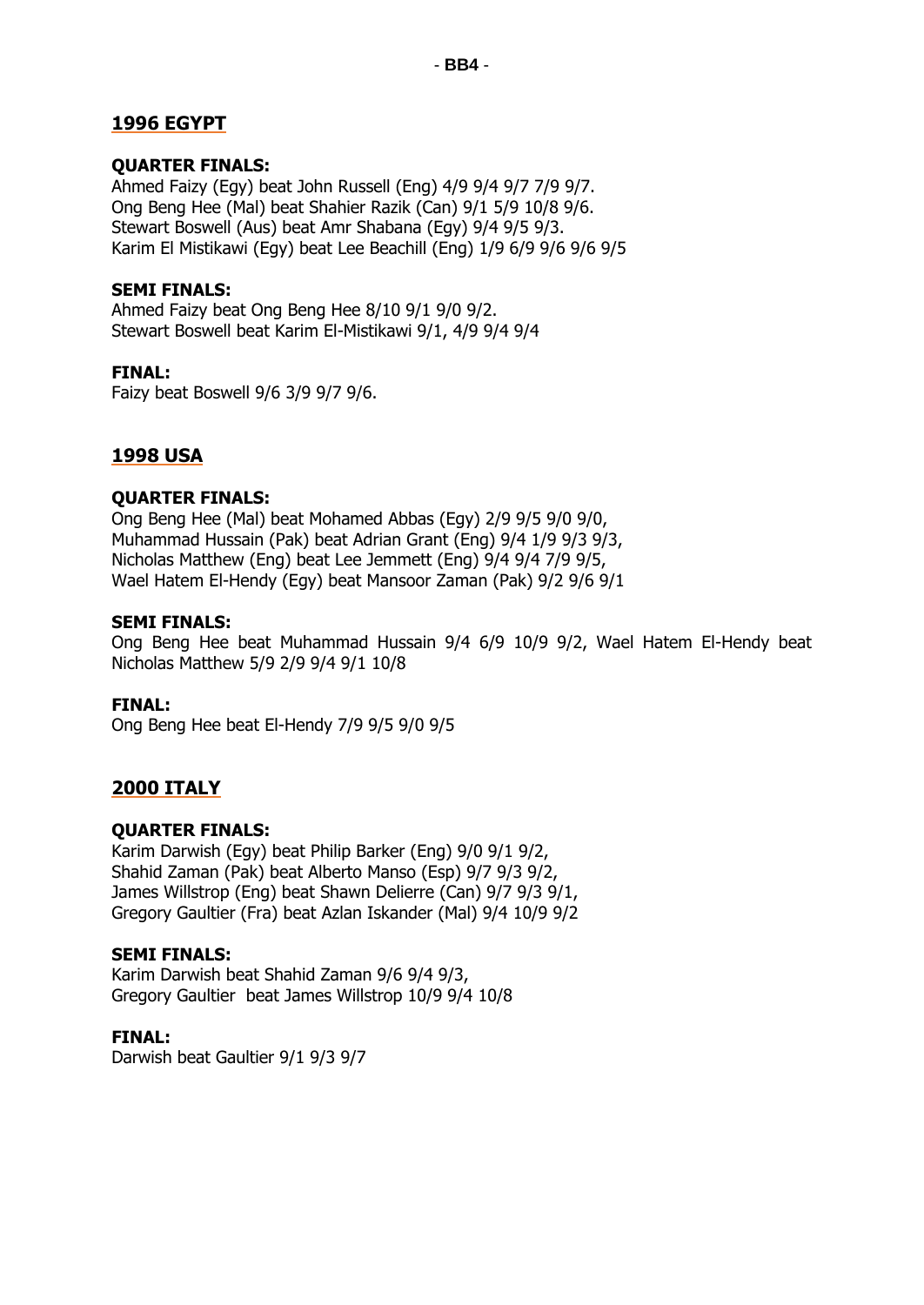## **2002 INDIA**

#### **QUARTER FINALS:**

James Willstrop (Eng) beat Safeerullah Khan (Pak) 9/0 9/1 9/1, Khayal Muhammad (Pak) beat Eric Galvez (Mex) 9/6 9/7 9/3, Majid Khan (Pak) beat Jhie Gough (Aus) 9/4 9/2 9/4, Peter Barker (Eng) beat Khalid Atlas (Pak) 9/2 9/0 9/3

#### **SEMI FINALS:**

Willstrop beat Muhammad 9/1 9/0 9/4, Barker beat Khan 9/3 9/0 10/8

#### **FINAL:**

Willstrop beat Barker 9/0 9/3 9/1

## **2004 PAKISTAN**

#### **QUARTER FINALS:**

Amir Atlas Khan (Pak) beat Basit Ashaq (Pak) 9/7 6/9 9/7 9/5, Ramy Ashour (Egy) beat Farhan Mehboob (Pak) 9/5 7/9 9/3 9/1, Yasir Butt (Pak) beat Mahmoud Adel (Egy) 9/7 7/9 9/1 9/4, Khalid Atlas Khan (Pak) beat Shah Nawaz (Pak) 9/7 9/7 9/2

#### **SEMI FINALS:**

Ashour beat A Atlas Khan 9/2 9/5 9/6, Butt beat K Atlas Khan 9/1 9/2 9/3

#### **FINAL:**

Ashour beat Butt 9/5 10/8 9/3

## **2006 NEW ZEALAND**

#### **QUARTER FINALS:**

Ramy Ashour (Egy) beat Farhan Mehboob (Pak) 9/3 10/8 9/2, Tarek Momen (Egy) beat Simon Rosner (Ger) 9/4, 10/8, 7/9, 10/9, Omar Mosaad (Egy) beat Yasir Butt (Pak) 9/4, 9/4, 10/8, Aamir Atlas Khan (Pak) beat Mohd Ali Anwar Reda (Egy) 9/2, 9/4, 9/2

#### **SEMI FINALS:**

Ramy Ashour beat Tarek Momen 7/9, 9/3, 9/1, 9/4, Omar Mosaad beat Aamir Atlas Khan 9/1 9/5, 9/7

#### **FINAL:**

Ramy Ashour beat Omar Mosaad 9/1, 9/3, 9/1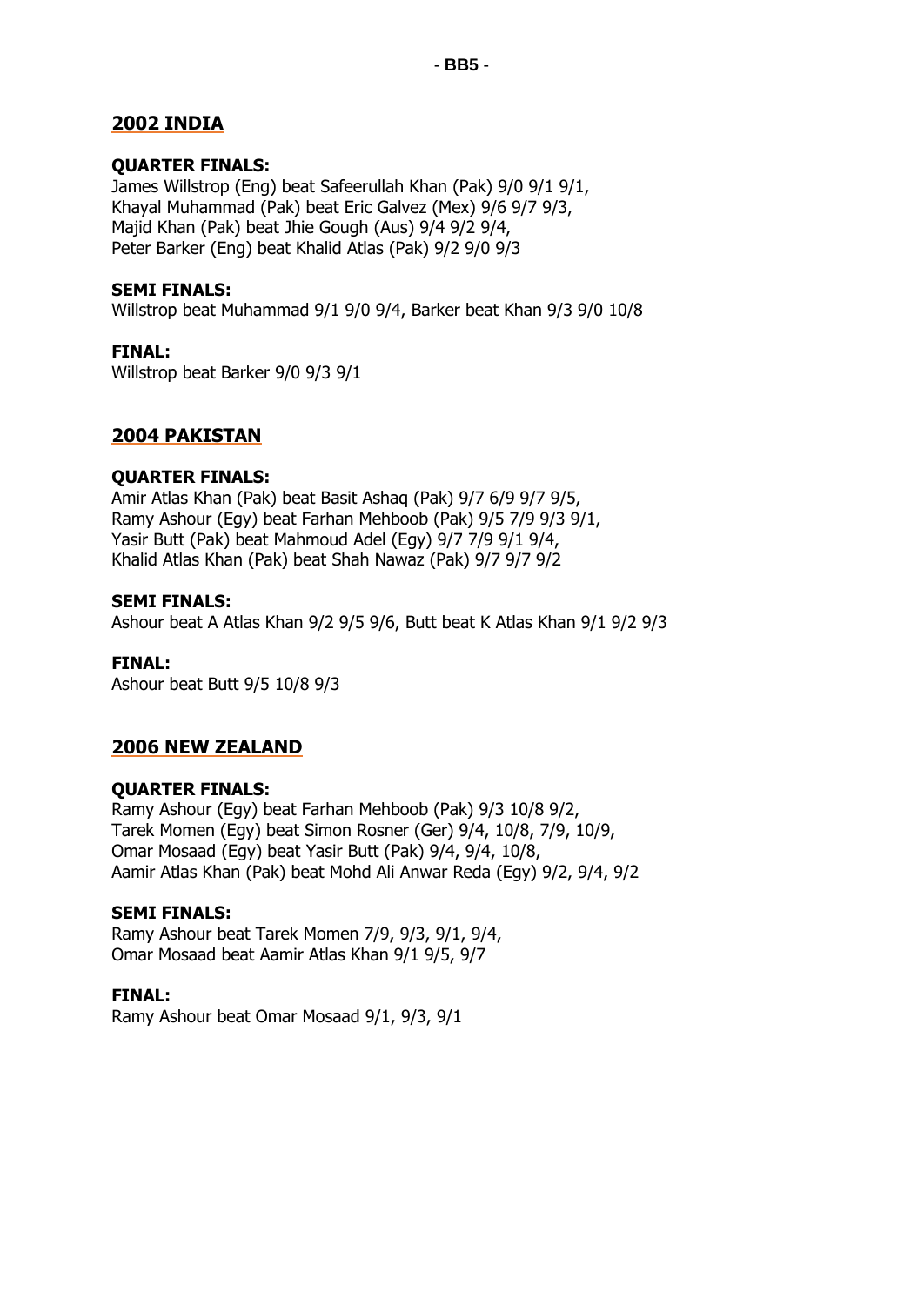## **2008 SWITZERLAND**

#### **QUARTER FINALS:**

Aamir Atlas Khan (Pak) beat Andrew Wagih Shoukry (Egy) 9/1, 9/5, 9/0; Waqar Mehboob (Pak) beat Gregoire Marche (Fra) 9/6, 8/10, 9/5, 9/0; Nicolas Mueller (Sui) beat Adrian Waller (Eng) 9/5, 4/9, 9/3, 9/2; Mohamed El Shorbagy (Egy) beat Ivan Yuen (Mas) 9/3, 9/5, 9/1

#### **SEMI FINALS:**

A Atlas Khan beat Mehboob 9/1, 9/1, 9/6; El Shorbagy (Egy) beat Mueller (Sui) 9/7, 9/10, 9/4, 1/9, 9/5

#### **FINAL:**

El Shorbagy (Egy) beat A Atlas Khan (Pak) 2/9, 9/3, 10/8, 9/4

## **2009 INDIA**

#### **QUARTER FINALS:**

Mohamed El Shorbagy (Egy) beat Raphael Kandra (Ger) 11/7, 7/11, 11/9, 11/8; Andrew Wagih Shoukry (Egy) beat Farhan Zaman (Pak) 11/8, 11/7, 11/8; Aurangzeb Mehmund (Pak) beat Lucas Serme (Fra) 8/11, 11/9, 7/11, 11/8, 11/8; Ivan Yuen (Mas) beat Amr Khaled Khalifa (Egy) 11/3, 11/8, 11/7

#### **SEMI FINALS:**

Mohamed El Shorbagy (Egy) beat Andrew Wagih Shoukry (Egy) 11/7, 11/9, 11/6; Ivan Yuen (Mas) beat Aurangzeb Mehmund (Pak) 11/6, 11/9, 11/3

#### **FINAL:**

Mohamed El Shorbagy (Egy) beat Ivan Yuen (Mas) 11/9, 12/10, 11/2

## **2010 ECUADOR**

#### **QUARTER FINALS:**

Amr Khaled Khalifa (Egy) beat Aditya Jagtap (Ind) 11/5, 11/2, 11//2; Marwan El Shorbagy (Egy) beat Ali Ashraf El Karargy (Egy) 11/6, 11/6, 11/7; Farhan Zaman (Pak) beat Mohamed El Sherbini (Egy) 12/10, 11/9, 8/11, 11/7; Ali Farag (Egy) beat Charles Sharpes (Eng) 11/8, 11/7, 11/4

#### **SEMI FINALS:**

Amr Khaled Khalifa (Egy) beat Marwan El Shorbagy (Egy) 11/6, 11/1, 11/13, 9/11, 11/4; Ali Farag (Egy) beat Farhan Zaman (Pak) 11/2, 11/4, 11/8

#### **FINAL:**

Amr Khaled Khalifa (Egy) beat Ali Farag (Egy) 8/11, 11/9, 12/10, 11/7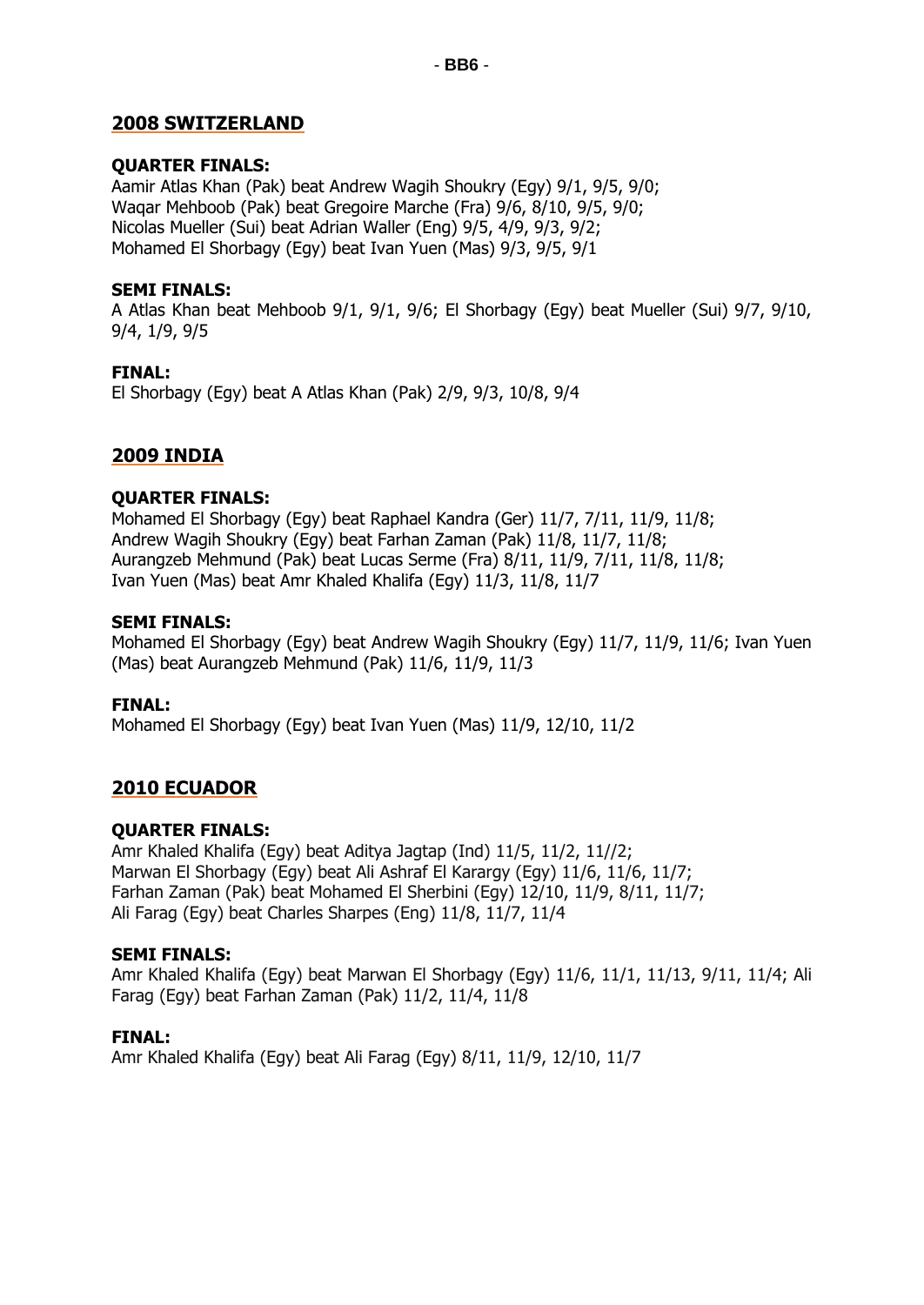## **2011 BELGIUM**

#### **QUARTER FINALS:**

Amr Khaled Khalifa (Egy) beat Ramit Tandon (Ind) 11/7, 11/7, 17/15; Mohamed Abouelghar (Egy) beat James Earles (Eng) 11/8, 11/9, 11/7; Mazen Hesham Ga Sabry (Egy) beat Declan James (Eng) 8/11, 11/6, 11/9, 11/6, Marwan El Shorbagy (Egy) beat Mahesh Mangaonkar (Ind) 11/7, 9/11, 13/11, 11/8.

#### **SEMI FINALS:**

Mohamed Abouelghar (Egy) beat Amr Khaled Khalifa (Egy) 9/11, 11/8, 3/11, 11/7, 11/9; Marwan El Shorbagy (Egy) beat Mazen Hesham Ga Sabry (Egy) 11/6, 11/9, 11/9

#### **FINAL:**

Marwan El Shorbagy (Egy) beat Mohamed Abouelghar (Egy) 11/6, 11/6, 11/8

## **2012 QATAR**

#### **QUARTER FINALS**

Marwan El Shorbagy (EGY) beat Nasir Iqbal (PAK) 11-5, 11-6, 6-11, 11-9 (53m) Danish Atlas Khan (PAK) beat Ahmad Al-Saraj (JOR) 11-6, 11-8, 11-5 (30m) Mazen Hesham Ga Sabry (EGY) beat Fares Mohamed Dessouki (EGY) 11-7, 11-6, 9-11, 11-7 (63m) Mohamed Abouelghar (EGY) beat Mahesh Mangaonkar (IND) 10-12, 8-11, 11-9, 12-10, 12- 10 (90m)

#### **SEMI FINALS:**

Marwan El Shorbagy (EGY) beat Danish Atlas Khan (PAK) 12-10, 11-7, 5-11, 11-4 (58m) Mohamed Abouelghar (EGY) beat Mazen Hesham Ga Sabry (EGY) 2-11, 9-11, 11-8, 11-9, 14-12 (60m)

## **FINAL:**

Marwan El Shorbagy (Egy) beat Mohamed Abouelghar (Egy) 11-9, 7-11, 11-7, 11-8 (48m)

## **2013 POLAND**

## **QUARTER FINALS**

Fares Mohamed Dessouki (EGY) beat Diego Elias (PER) 11-9, 9-11, 11-5, 11-4 (65m) Abdulla Mohd Al Tamimi (QAT) beat Lyell Fuller (ENG) 12-10, 11-8, 11-6 (32m) Richie Fallows (ENG) beat Mohamed El Gawarhy (EGY) 7-11, 11-4, 11-13, 11-8, 11-9 (80m) Karim Ayman Elhammamy (EGY) beat Yousif Nizar Saleh (KUW) 9-11, 11-5, 11-8, 11-7 (62m)

#### **SEMI FINALS:**

Fares Mohamed Dessouki (EGY) beat Abdulla Mohd Al Tamimi (QAT) 11-4, 12-10, 11-7 (36m) Karim Ayman Elhammamy (EGY) beat Richie Fallows (ENG) 11-5, 9-11, 11-7, 11-5 (60m)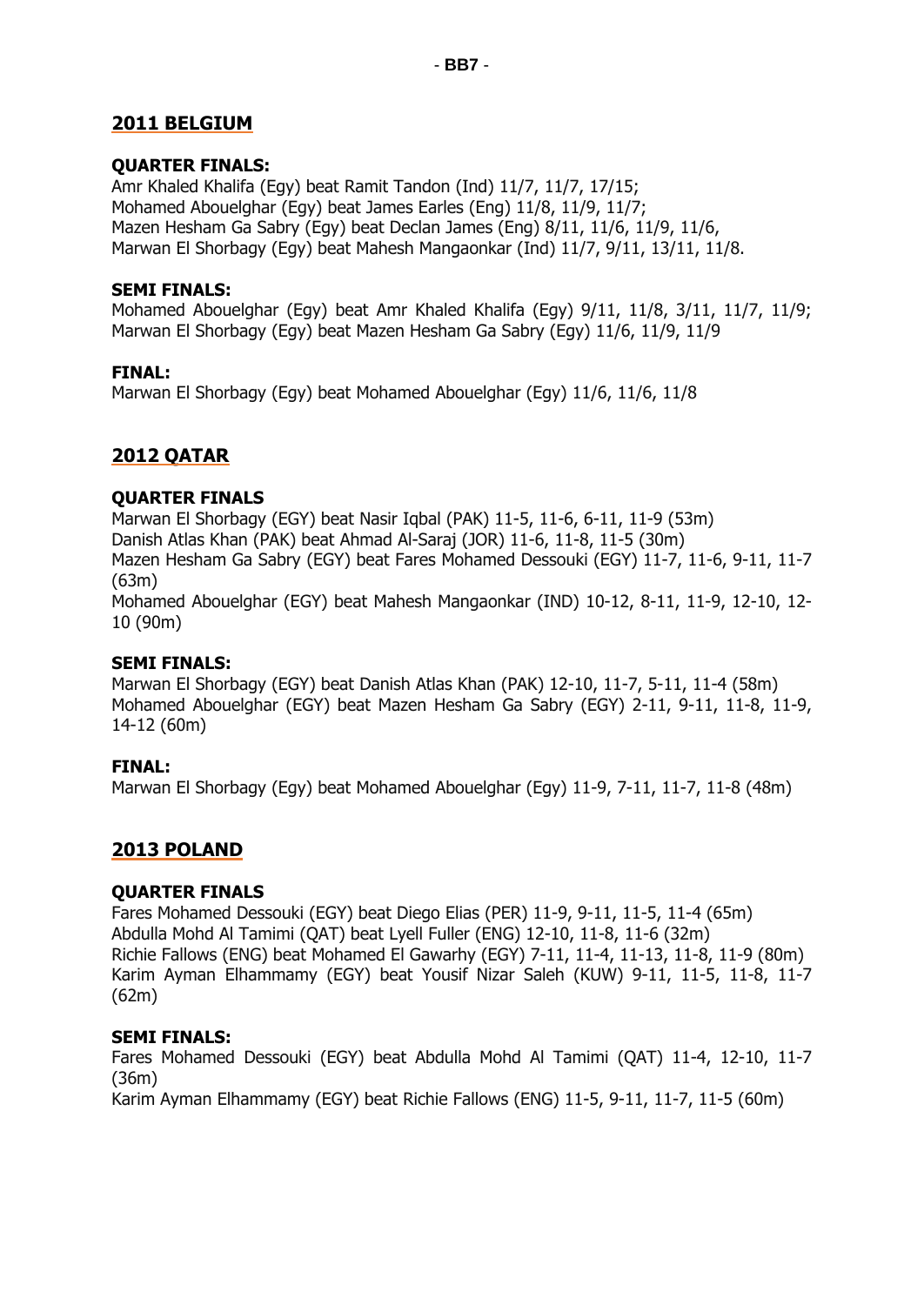## **FINAL:**

Karim Ayman Elhammamy (EGY) beat Fares Mohamed Dessouki (EGY) 11-8, 11-6, 6-11, 13- 11 (83m)

## **2014 NAMIBIA**

#### **QUARTER FINALS:**

Diego Elias (PER) beat Mohamed Elgawarhy (EGY) 11-6, 11-4, 11-6 (36m) Kush Kumar (IND) beat George Parker (ENG) 11-6, 11-8, 11-8 (40m) Omar Elatmas (EGY) beat Tayyab Aslam (PAK) 7-11, 12-14, 11-7, 11-5, 11-9 (111m) Syed Ali Mujtaba Shah Bokhari (PAK) beat Youssef Soliman (EGY) 11-7, 9-11, 6-11, 11-9, 11-7 (79m)

#### **SEMI FINALS:**

Diego Elias (PER) beat Kush Kumar (IND) 11-5, 11-7, 11-4 (42m) Omar Elatmas (EGY) beat Syed Ali Mujtaba Shah Bokhari (PAK) 13-11, 10-12, 11-9, 12-10 (76m)

#### **FINAL:**

Diego Elias (PER) beat Omar Elatmas 11-3, 11-2, 11-1 (31m)

## **2015 NETHERLANDS**

#### **QUARTER FINALS:**

Diego Elias (PER) beat Israr Ahmed (PAK) 11-6, 11-8, 11-4 (33m) Eain Yow Ng (MAS) beat Asim Khan (PAK) 11-4, 11-6, 10-12, 11-9 (56m) Youssef Soliman (EGY) beat Patrick Rooney (ENG) 11-8, 12-10, 11-4 (46m) Saadeldin Abouaish (EGY) beat Tayyab Aslam (PAK) 6-11, 11-8, 11-5, 15-13 (74m)

#### **SEMI FINALS:**

Diego Elias (PER) beat Eain Yow Ng (MAS) 11-4, 11-1, 11-2 (20m) Youssef Soliman (EGY) beat Saadeldin Abouaish (EGY) 11-5, 11-5, 7-11, 11-8 (72m)

#### **FINAL:**

Diego Elias (PER) beat Youssef Soliman (EGY) 11-6, 11-9, 11-8 (51m)

## **2016 POLAND**

#### **QUARTER FINALS:**

Saadeldin Abouaish (EGY) beat Benjamin Aubert (FRA) 11-5, 12-14, 6-11, 11-2, 11-9 (80m) Israr Ahmed (PAK) beat Marwan Tarek Abdelhamid (EGY) 11-6, 11-9, 8-11, 7-11, 11-5 (72m)

Youssef Ibrahim Abdallah (EGY) beat Ryunosuke Tsukue (JPN) 11-7, 2-11, 11-6, 11-8 (40m) Eain Yow Ng (MAS) beat Velavan Senthilkumar (IND) 11-6, 11-4, 9-11, 11-5 (44m)

#### **SEMI FINALS:**

Saadeldin Abouaish (EGY) beat Israr Ahmed (PAK) 11-5, 5-11, 11-6, 11-1 (44m) Eain Yow Ng (MAS) beat Youssef Ibrahim Abdallah (EGY) 13-11, 12-10, 6-11, 11-8 (63m)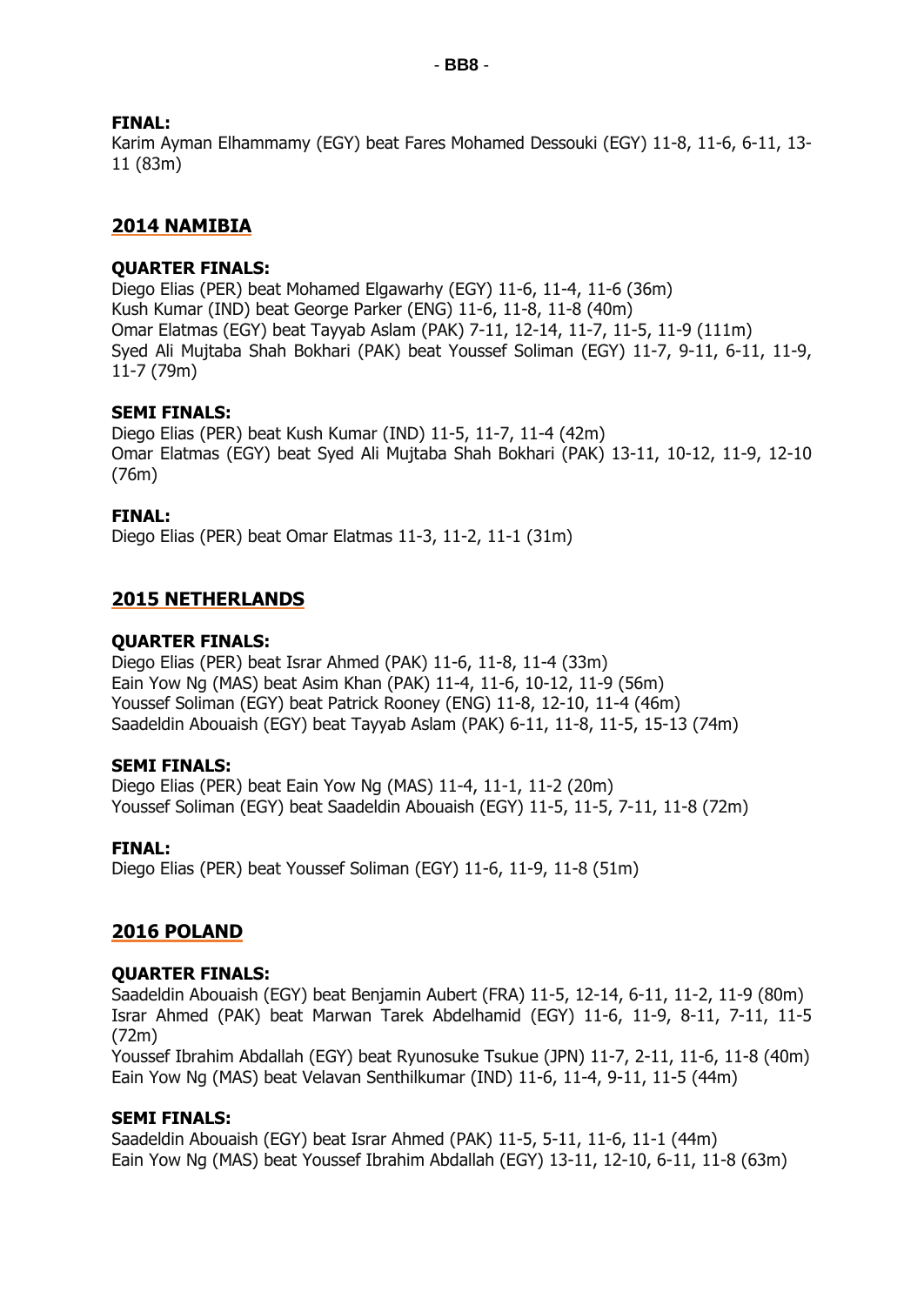## **FINAL:**

Eain Yow Ng (MAS) beat Saadeldin Abouaish (EGY) 11-3, 9-11, 11-7, 11-5 (54m)

## **2017 NEW ZEALAND**

#### **QUARTER FINALS:**

Youssef Ibrahim (EGY) beat Andrew Douglas (USA) 11-4, 11-3, 10-12, 10-12, 11-9 (53m) Marwan Tarek (EGY) beat Abhay Singh (IND) 8-11, 11-4, 11-6, 11-6 (52m) Victor Crouin (FRA) beat Aly Hussein (EGY) 11-8, 11-4, 11-4 (42m) Mohammad Al Sarraj (JOR) beat Mostafa Asal (EGY) 11-8, 11-6, 11-6 (40m)

#### **SEMI FINALS:**

Marwan Tarek (EGY) beat Youssef Ibrahim (EGY) 13-11, 11-7, 7-11, 12-10 (58m) Victor Crouin (FRA) beat Mohammad Al Sarraj (JOR) 11-6, 8-11, 11-6, 11-6 (53m)

#### **FINAL:**

Marwan Tarek (EGY) beat Victor Crouin (FRA) 11-9, 3-11, 11-6, 3-11, 11-2 (58m)

## **2018 INDIA**

#### **QUARTER FINALS:**

Marwan Tarek (EGY) beat Mostafa Montaser (EGY) 11-8, 11-1, 11-5 (31m) Omar El Torkey (EGY) beat Nick Wall (ENG) 11-6, 11-3, 11-7 (36m) Mostafa El Serty (EGY) beat Darren Rahul Pragasam (MAS) 4-11, 13-11, 6-11, 12-10, 11-6 (57m) Mostafa Asal (EGY) beat Leonel Cardenas (MEX) 12-10, 11-7, 11-9 (50m)

#### **SEMI FINALS:**

Marwan Tarek (EGY) beat Omar El Torkey (EGY) 11-9, 6-11, 11-8, 2-11, 11-8 (92m) Mostafa Asal (EGY) beat Mostafa El Serty (EGY) 11-3, 11-7, 11-7 (33m)

**FINAL:** Mostafa Asal (EGY) beat Marwan Tarek (EGY) 11-7, 13-11, 11-4 (45m)

## **2019 MALAYSIA**

#### **QUARTER FINALS:**

Mostafa Asal (EGY) beat Siow Yee Xian (MAS) 11-3, 11-4, 11-1 (27m) Lewis Anderson (ENG) beat Veer Chotrani (IND) 11-8, 11-9, 9-11, 11-7 (41m) Moustafa El Sirty (EGY) beat Sam Todd (ENG) 11-6, 11-7, 8-11, 11-5 (39m) Omar El Torkey (EGY) beat Yehia Elnawasany (EGY) 11-6, 11-2, 11-3 (25m)

#### **SEMI FINALS:**

Mostafa Asal (EGY) beat Lewis Anderson (ENG) 11-5, 11-5, 11-2 (28m) Moustafa El Sirty (EGY) beat Omar El Torkey (EGY) 11-8, 6-11, 10-12, 11-8, 11-7 (63m)

#### **FINAL:**

Mostafa Asal (EGY) beat Moustafa El Sirty (EGY) 12-10, 11-3, 11-6 (41m)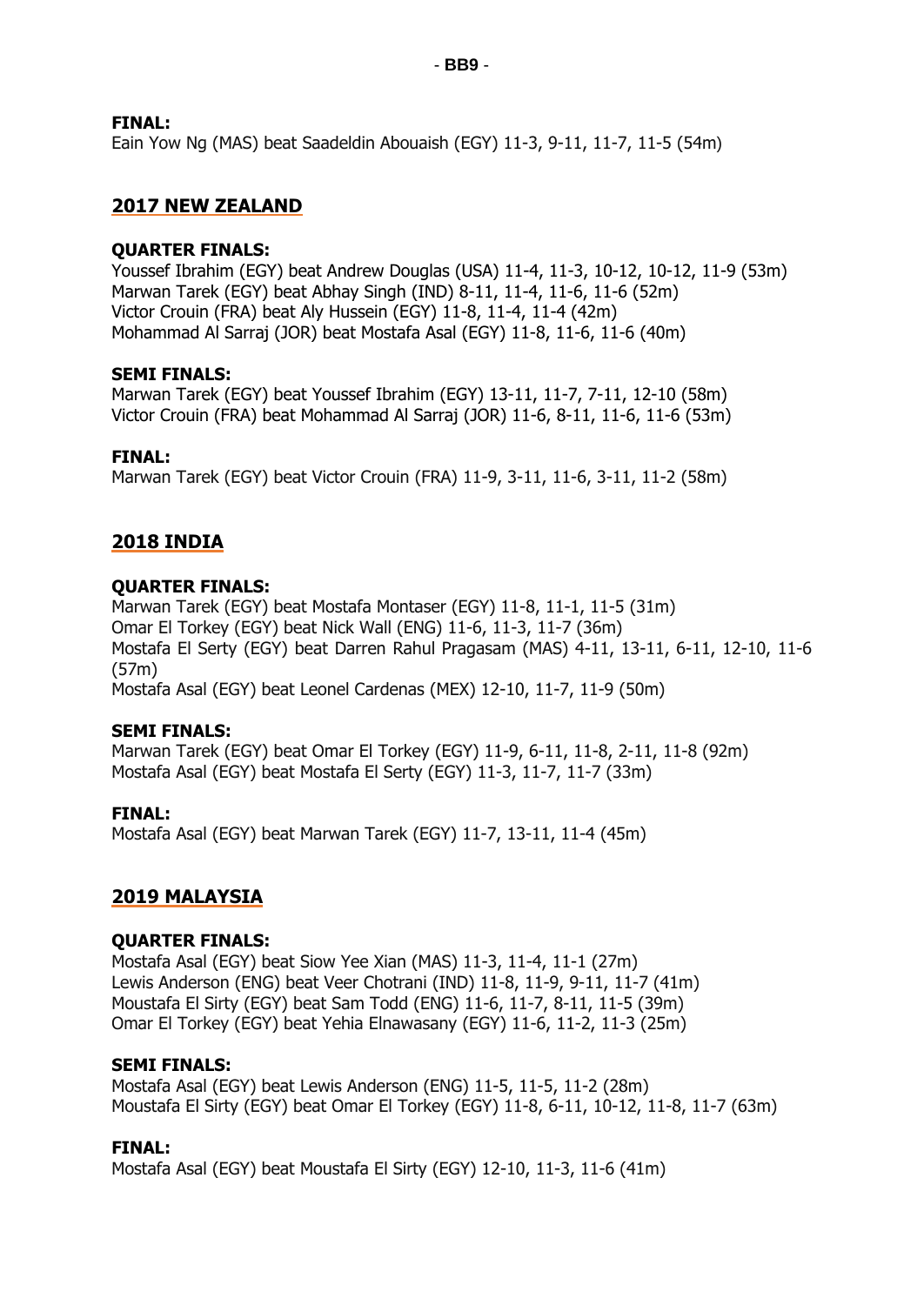## **3.SUMMARY OF WINNERS**

| <b>COUNTRY</b>  | <b>YEARS</b> |      |
|-----------------|--------------|------|
| Egypt           | 2018         | 2019 |
| Egypt           | 2013         |      |
| Egypt           | 2004         | 2006 |
| Egypt           | 1994         |      |
| Egypt           | 2000         |      |
| Egypt           | 2011         | 2012 |
| Egypt           | 2008         | 2009 |
| Peru            | 2014         | 2015 |
| Egypt           | 1996         |      |
| England         | 1988         |      |
| <b>Malaysia</b> | 1998         |      |
| Egypt           | 2010         |      |
| Pakistan        | 1986         |      |
| Australia       | 1980         |      |
| <b>Malaysia</b> | 2016         |      |
| England         | 1990         |      |
| Pakistan        | 1982         |      |
| Finland         | 1992         |      |
| Australia       | 1984         |      |
| Egypt           | 2017         |      |
| England         | 2002         |      |
|                 |              |      |

# **4.SUMMARY OF RUNNERS UP**

| <b>NAME</b>             | <b>COUNTRY</b> | <b>YEARS</b> |      |
|-------------------------|----------------|--------------|------|
| Saadeldin Abouaish      | Egypt          | 2016         |      |
| Mohamed Abouelghar      | Egypt          | 2011         | 2012 |
| Aamir Atlas Khan        | Pakistan       | 2008         |      |
| Peter Barker            | England        | 2002         |      |
| <b>Yasir Butt</b>       | Pakistan       | 2004         |      |
| <b>Stewart Boswell</b>  | Australia      | 1996         |      |
| David Campion           | England        | 1990         |      |
| <b>Victor Crouin</b>    | France         | 2017         |      |
| <b>Chris Dittmar</b>    | Australia      | 1980         | 1982 |
| Fares Mohamed Dessouki  | Egypt          | 2013         |      |
| Omar El Borollossy      | Egypt          | 1994         |      |
| Moustafa El Sirty       | Egypt          | 2019         |      |
| <b>Omar Elatmas</b>     | Egypt          | 2014         |      |
| Wael Hatem El/Hendy     | Egypt          | 1998         |      |
| <b>Rodney Eyles</b>     | Australia      | 1986         |      |
| Ali Faraq               | Egypt          | 2010         |      |
| <b>Gregory Gaultier</b> | France         | 2000         |      |
| Anthony Hill            | Australia      | 1988         |      |
| David Lloyd             | England        | 1984         |      |
| <b>Omar Mosaad</b>      | Egypt          | 2006         |      |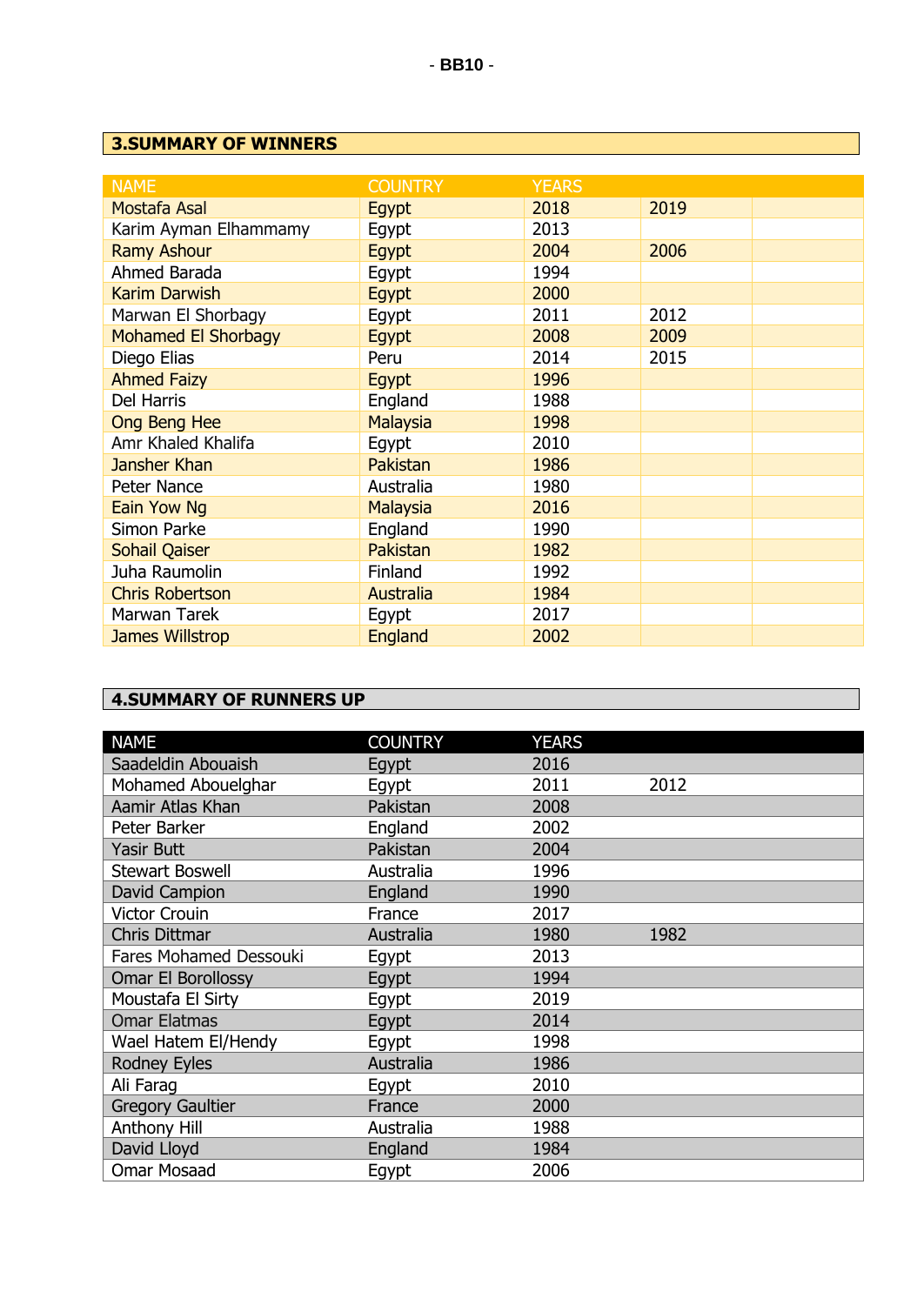| <b>Jonathon Power</b>        | Canada   | 1992 |
|------------------------------|----------|------|
| <sup>'</sup> Youssef Soliman | Eqypt    | 2015 |
| <b>Marwan Tarek</b>          | Eqypt    | 2018 |
| <sup>'</sup> Ivan Yuen       | Malaysia | 2009 |

## **5.SUMMARY OF LOSING SEMI FINALISTS**

| <b>NAME</b>                     | <b>COUNTRY</b>     | <b>YEARS</b> |      |
|---------------------------------|--------------------|--------------|------|
| <b>Youssef Ibrahim Abdallah</b> | Egypt              | 2016         |      |
| Saadeldin Abouaish              | Egypt              | 2015         |      |
| <b>Israr Ahmed</b>              | Pakistan           | 2016         |      |
| Mohammad Al Sarraj              | Jordan             | 2017         |      |
| Abdulla Mohd Al Tamimi          | Qatar              | 2013         |      |
| Mark Allen                      | England            | 1990         |      |
| <b>Lewis Anderson</b>           | England            | 2019         |      |
| Aamir Atlas Khan                | Pakistan           | 2004         | 2006 |
| Danish Atlas Khan               | Pakistan           | 2012         |      |
| Khalid Atlas Khan               | Pakistan           | 2004         |      |
| Syed Ali Mujtaba Shah Bokhari   | Pakistan           | 2014         |      |
| <b>Steve Carter</b>             | Australia          | 1980         |      |
| <b>Nick Cass</b>                | England            | 1992         |      |
| <b>Chris Clare</b>              | England            | 1992         |      |
| <b>Stuart Davenport</b>         | <b>New Zealand</b> | 1980         |      |
| Karim El Mistikawi              | Egypt              | 1996         |      |
| Mostafa El Serty                | Egypt              | 2018         |      |
| Marwan El Shorbagy              | Egypt              | 2010         |      |
| <b>Omar El Torkey</b>           | Egypt              | 2018         | 2019 |
| <b>Richie Fallows</b>           | England            | 2013         |      |
| <b>Aidan Harrison</b>           | England            | 1990         |      |
| Ong Beng Hee                    | Malaysia           | 1996         |      |
| Mazen Hesham Ga Sabry           | Egypt              | 2011         | 2012 |
| <b>Iain Higgins</b>             | England            | 1994         |      |
| <b>Anthony Hill</b>             | <b>Australia</b>   | 1986         |      |
| <b>Muhammad Hussain</b>         | Pakistan           | 1998         |      |
| <b>Youssef Ibrahim</b>          | Egypt              | 2017         |      |
| Amr Khaled Khalifa              | Egypt              | 2011         |      |
| Jansher Khan                    | Pakistan           | 1984         |      |
| Majid Khan                      | Pakistan           | 2002         |      |
| <b>Kush Kumar</b>               | India              | 2014         |      |
| <b>Thierry Lincou</b>           | France             | 1994         |      |
| <b>Rodney Martin</b>            | Australia          | 1984         |      |
| Nicholas Matthew                | England            | 1998         |      |
| <b>Stephen Meads</b>            | England            | 1988         |      |
| Waqar Mehboob                   | Pakistan           | 2008         |      |
| <b>Aurangzeb Mehmund</b>        | Pakistan           | 2009         |      |
| <b>Tarek Momen</b>              | Egypt              | 2006         |      |
| <b>Shaun Moxham</b>             | <b>Australia</b>   | 1988         |      |
| Nicolas Mueller                 | Switzerland        | 2008         |      |
| Khayal Muhammad                 | Pakistan           | 2002         |      |